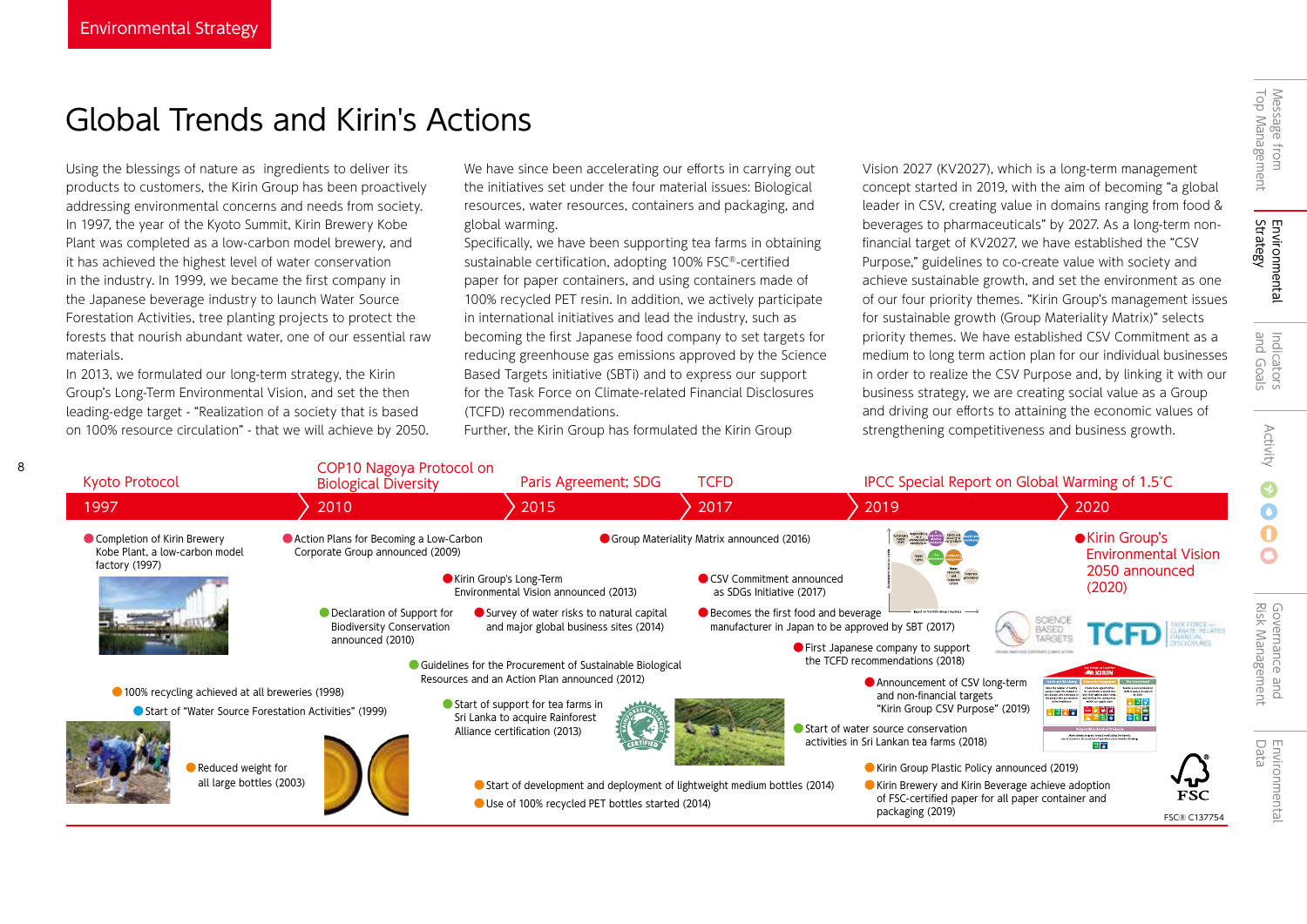### Governance and<br>Risk Management Risk Management Governance and

## Determination of Materiality

The Kirin Group has been working to realize its Long-Term Environmental Vision by addressing a number of issues and achieving results. However, the global trends surrounding the environment are significantly changing after the Paris Agreement. The Special Report on Global Warming of 1.5°C released by the Intergovernmental Panel on Climate Change (IPCC) two years ago pointed out the seriousness of a temperature increase of 2.0°C and the importance of keeping the rise below 1.5°C.

The impact of climate change is already becoming a reality. In Japan, the 2018 West Japan Torrential Rain Disaster (the Heavy Rain Event of July 2018) caused serious damage to a wide range of areas in the region and disrupted our company's distribution network. Typhoon Faxai (Reiwa 1 Boso Peninsula Typhoon) and Typhoon Hagibis (Reiwa 1 East Japan Typhoon) in October 2019 caused serious damage, including power outages that continued in eastern Japan. Also, in Australia, home to our group company Lion, major bushfires broke out after three years of having been affected by severe drought.

The scenario analysis conducted by the Kirin Group in accordance with the TCFD recommendations also revealed significant potential impacts on agricultural products and water resources, which are important ingredients. On the other hand, we are finding that reinforcing measures to mitigate and adapt to climate change leads to the possibility of reducing such impacts and creating unique opportunities.

#### IPCC Special Report on Global Warming of 1.5°C

9

・Increase of 1.5°C between 2030 to 2052 ・Significant difference in damage between a 1.5°C-rise and a 2.0°C-rise

### TCFD scenario analysis

・Climate change has material impacts on agricultural products and water, but there is a certain level of resilience ・Material benefits of reinforcing climate change mitigation and adaptation measures

Environmental initiative Environmental impact

### Frequent occurrence and intensification of environmental disasters

・West Japan Torrential Rain Disaster (2018), Typhoon Hagibis (2019), Australia forest fires (2019 to 2020), etc.

Apparent physical risks of climate change

### Growing seriousness of the problem of plastic waste

・Unilateral increase in accumulated volume of marine plastics ・Stocking of waste PET bottles in Japan due to China's ban on the import of waste plastics, and increasing demands for curbing emissions and promoting recycling

Review of long-term environmental strategy

Against this backdrop, the Kirin Group determined the need for a new long-term strategy to enhance the resilience of society and the company.

All of the Kirin Group's businesses directly benefit from the bounty of natural capital. For example, drinks are made from agricultural products and water, poured into containers, and delivered to customers. Greenhouse gases (GHG) generated in the process bring about climate change and have a major impact on ingredient agricultural products and water. In order for the Kirin Group to continue its business, which is underpinned by the blessings of nature, it is essential to take measures to protect the environment. Resolving environmental issues not only reduces business risks, but also helps create value for society.

Based on this recognition, the Kirin Group identifies and determines material environmental issues (materiality) and comprehends risks and opportunities.

### Identification of relevant issues

STEP1

STEP2

STEP3

STEP4

We examine the circumstances surrounding the Kirin Group and identify relevant issues. In formulating the Environmental Vision 2050, we identified relevant issues by referring to international standards and policies, domestic and international discussions, trends of international initiatives, results of scenario analyses based on recommendations by TCFD, as well as the seriousness of environmental impacts, including natural disasters that have occurred, and opinions obtained through workshops with investors and younger generations.

### Confirmation of appropriateness

We reflect diverse dialogue with various stakeholders, including external experts and NGOs, in our internal discussions. In formulating our Environmental Vision 2050, we confirmed the appropriateness of the vision through consultation with experts and stakeholders and holding dialogue with the Group's operating companies and management teams.

### Determination of materiality

By holding discussions at the executive management level, we identify risks to and opportunities for businesses and society, assess their materiality and develop action plans that include metrics. In formulating the Environmental Vision 2050, based on the issues identified and information gathered in STEPs 1 and 2, we determined the four most material environmental issues as "biological resources", "water resources", "containers and packaging" and "climate change", and identified relevant risks and opportunities.

### Continual review

We continue to consider the need to review material issues, reflecting the constantly changing state of social and environmental issues and the Kirin Group's circumstances. The Environmental Vision 2050 was formulated and resolved by the Board of Directors following an exchange of opinions by the Executive Committee. Going forward, we will integrate our environmental vision with our business strategies and management plans by revising or newly setting the CSV Commitment, our medium-to-long-term action plan. In addition, we will perform periodic reviews to update issues and KPIs that need to be addressed on an ongoing basis.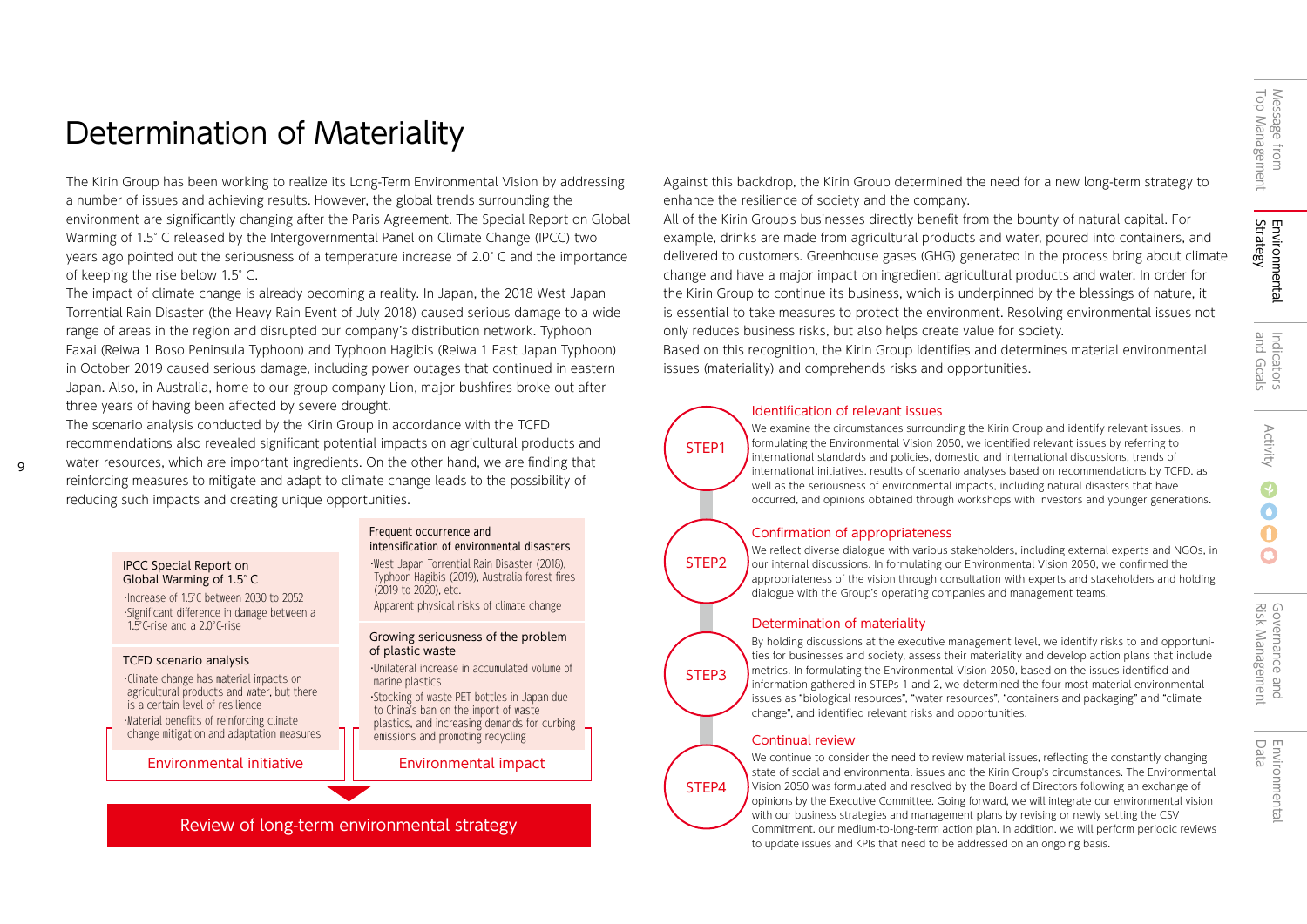## Kirin Group's Environmental Vision 2050

The Kirin Group has revised its conventional environmental vision and formulated a new long-term strategy, Kirin Group's Environmental Vision 2050, with the aim of enhancing the resilience of society and the company, which was announced in February 2020. Our goal is not only to minimize negative impacts and neutralize them, but also to have a

positive impact on society beyond our own boundaries.

Under this new vision, we will expand our efforts from our value chain to society as a whole and work together with young generations who will inherit the world and other members of society to create a prosperous world for future generations.

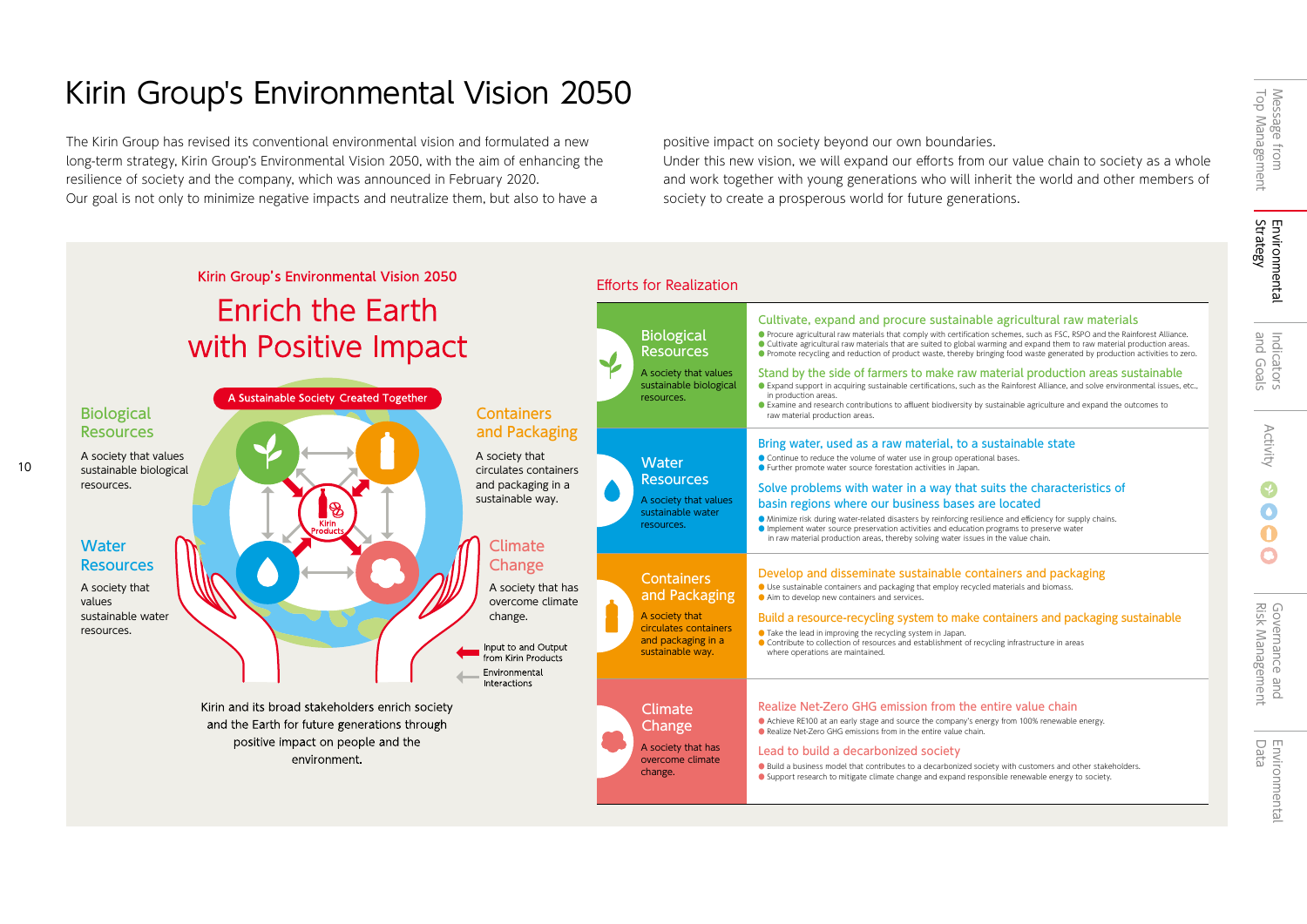# Environmental<br>Strategy Environmental

 $\bullet$ 

### **Risk Management** Risk Management Governance Governance and

and

### New initiatives aimed at positive impacts

The most important message in the Kirin Group's Environmental Vision 2050 is"positive impact". The Kirin Group's goal is not only to minimize negative impacts and neutralize, but also to have a positive impact on society beyond our own framework. We aim to solve environmental issues by reaching out beyond the boundaries of the Group and also getting the next generation involved. We believe that this will also enhance the resilience of society and the company.

To this end, we will expand initiatives that had been centered on our business sites and value chains to society and widen our activities from a domestic focus to global deployment. We will also actively participate in global initiatives, such as TCFD and SBT, to lead international cooperation.



### Initiatives scheduled from 2020

11

| <b>Biological</b>           | ● Support for coffee plantations in Vietnam to                                                                                                                                                                                                                                                                                                                                                                                               |
|-----------------------------|----------------------------------------------------------------------------------------------------------------------------------------------------------------------------------------------------------------------------------------------------------------------------------------------------------------------------------------------------------------------------------------------------------------------------------------------|
| <b>Resources</b>            | acquire Rainforest Alliance certification (start in 2020)                                                                                                                                                                                                                                                                                                                                                                                    |
| Water                       | ● Expansion of water source conservation activities in Sri Lankan tea farms and                                                                                                                                                                                                                                                                                                                                                              |
| <b>Resources</b>            | launch of these activities in other raw material production areas                                                                                                                                                                                                                                                                                                                                                                            |
| Containers and<br>Packaging | • Lion to start container-collecting service in all states where container recycling law is<br>introduced (by the end of 2020)<br>●Working toward 100% sustainable containers and packaging using recycled materials and<br>biomass by 2050                                                                                                                                                                                                  |
| Climate<br>Change           | • Lion became Australia's first large-scale carbon neutral brewery (Certified in 2020))<br>• Lion to adopt 100% renewable electricity (by 2025)<br>● Kyowa Kirin became the first* in the pharmaceuticals industry to introduce Aqua Premium<br>and achieve 75% renewable power at its Takasaki Plant (already introduced in 2020)<br>RE100 (to join by the end of 2020)<br>• Raising GHG target to SBT 1.5°C (to be set by the end of 2020) |

\* Kirin Brewery's Toride Plant and Kirin Beverage's Shonan Plant introduced in 2017.

Efforts to create positive impacts on nature and people have already begun. As for biological resources, we are expanding our support for acquiring Rainforest Alliance certification, which we have been providing to Sri Lankan tea farms, to coffee plantations in Vietnam. As for water resources, we are considering expanding our water source conservation activities, which we are currently conducting at tea farms in ingredient agricultural production regions, to other regions and countries.

As for containers and packaging, we are aiming to establish a recycling system for PET bottles on a global basis and are developing a concrete roadmap with the aim of achieving 100% sustainable containers and packaging using recycled materials and biomass by 2050. In response to climate change, we will strive in Japan to further reduce energy consumption, shift energy from fossil fuels to electricity, and utilize electricity generated from renewable energy sources. In Australia, we are aiming to achieve 100% renewable electricity by 2025. In addition, we will raise our GHG reduction target to SBT 1.5°C standard, achieve RE100 prior to 2050, and lead to build a decarbonized society.

We will also expand the provision of environmental education and dialogue with the next generation, who are the stakeholders to be affected most by environmental issues. Under this new vision, we will work together with the young generation who will inherit the world and other members of society to create a prosperous world for future generations.





Supplementary teaching material on SDGs for elementary school students "SDGs Startup"



The Kiwi Pale Ale is New Zealand's first carbon zero certified beer with all emissions.





Kirin School Challenge workshops for junior and senior high school students

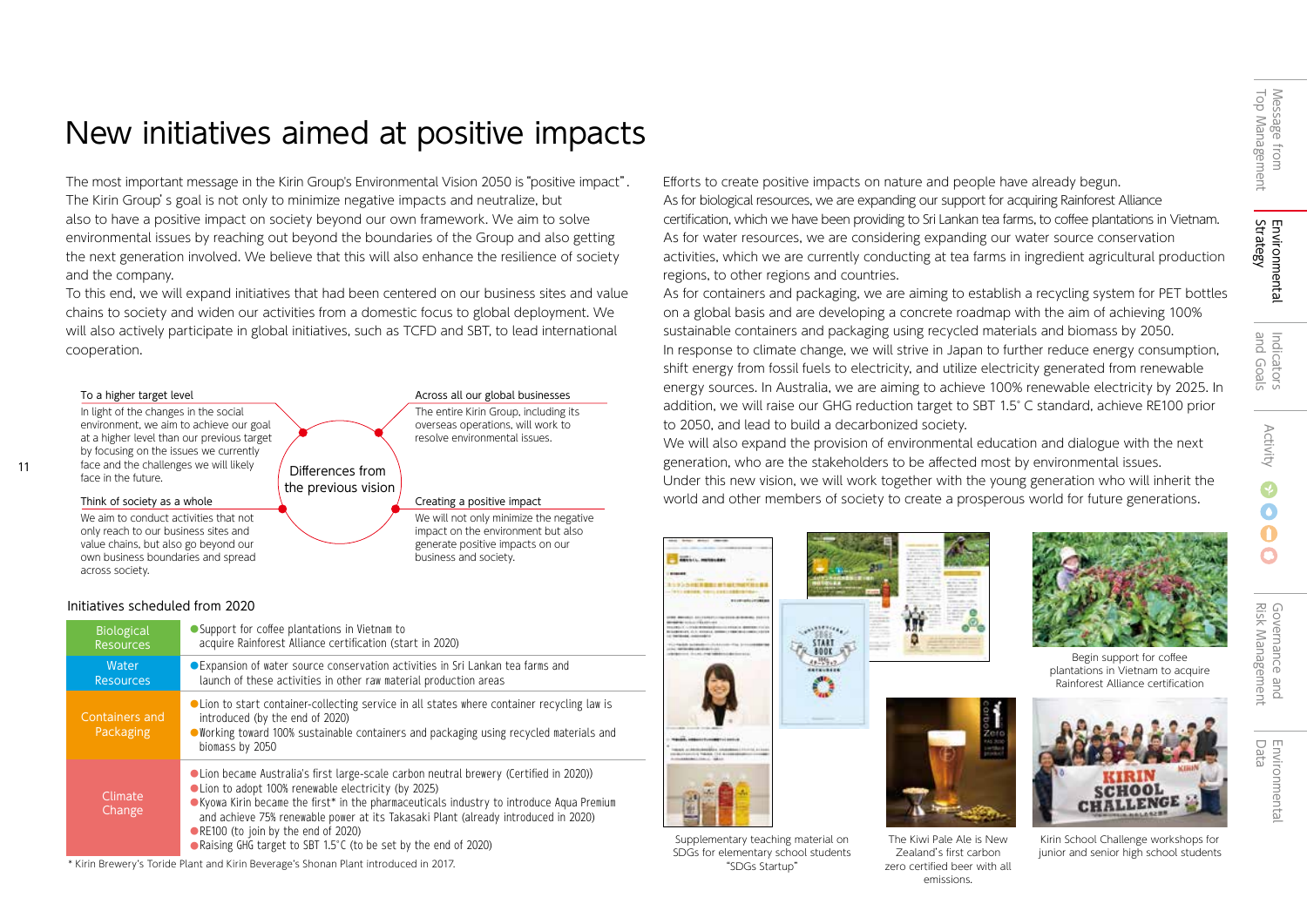$\mathbf{\Omega}$ 

## Disclosure based on TCFD recommendations

Based on the recommendations released by the Task Force on Climate-related Financial Disclosures (TCFD) of the Financial Stability Board (FSB) in 2017, the Kirin Group assesses the impacts of climate change-related issues on society and businesses, as well as the resilience of its strategies, and has been working to disclose in line with the recommendations in approximately five years. We began disclosures in 2018, and the assessment results of 2019 serve as important input for our Environmental Vision 2050. In December 2018, the Kirin Group became the first Japanese food company to support the recommendations of the TCFD.

### Schedule for information disclosure

| 2018 | . Assessment of impacts on agricultural products                                                                                                                                                                                            |
|------|---------------------------------------------------------------------------------------------------------------------------------------------------------------------------------------------------------------------------------------------|
| 2019 | •Detailed examination, evaluation and presentation of<br>measures for the impacts on agricultural products<br>. Assessment of physical risks in non-agricultural products<br>·Management discussions at the Group CSV Committee<br>meetings |
| 2020 | . Assessment of financial impact<br>. Assessment of resilience in Environmental Vision 2050<br>⋅Formulation of Environmental Vision 2050<br>. Thorough discussions by management                                                            |
| 2021 | $\cdot$ Ongoing in-depth examinations<br>·Start of disclosure in the pharmaceuticals businesses<br>· Formal integration into the Management Committee, etc.                                                                                 |
| 2022 | $\cdot$ Ongoing in-depth examinations<br>·Deployment and disclosure throughout the Group<br>·Integration with management strategy                                                                                                           |

### Governance

12

To support the proactive, self-driven CSV management by the individual Group companies, the Group CSV Committee meets once a year in principle, with the meeting attended by all executives of Kirin Holdings and the presidents of major operating companies, and discusses climate change-related issues. In 2019, based on the results of the scenario analysis, top management actively discussed the risks and opportunities related to climate change. In response, an environmental strategy project was

launched with the director in charge of SCM as the project owner. The Environmental Vision 2050 was discussed and drafted as part of this project, followed by discussions by the Executive Committee and deliberation by the Board of Directors.

Details on the Kirin Group's management structure→P.75

### **Strategy**

The Kirin Group formulated the Kirin Group Long-Term Environmental Vision in 2013 as the long-term strategy directed towards 2050 and has been working to realize that vision. However, the global trends surrounding the environment are changing dramatically, including the launch of international initiatives related to climate change after the Paris Agreement and the emergence of the problem of marine pollution caused by plastics. In addition, scenario analyses conducted in 2018 and 2019 have revealed the significant impacts of climate change on agricultural products, such as decline in yields of agricultural products that are important ingredients and increased water stress and risk of flooding in agricultural production regions. At the same time, they have uncovered the possibility of reducing such impacts and capturing opportunities by reinforcing measures to mitigate and adapt to such impacts.

Accordingly, we revised our conventional strategy and established the Environmental Vision 2050, which was announced on February 10, 2020. The vision aims at enhancing the resilience of society and the company and providing positive impacts to society beyond the boundaries of our organization. The Environmental Vision 2050 is positioned as an important agenda item under our CSV Purpose and is incorporated in CSV management.

| $($ Details on the Environmental Vision 2050 $\rightarrow$ P.10)              |
|-------------------------------------------------------------------------------|
| Genario analysis→P.13~P.17                                                    |
| Identified risks, opportunities and responses $\rightarrow$ P.18 $\sim$ P.19) |

### Risk management

The Kirin Group facilitates risk management and has established a system to accurately recognize and steadily respond to risks that may seriously impede the accomplishment of business targets or impact business continuity. In particular, we focus on risks associated with new strategies and initiatives, as well as risks

associated with significant changes in the external environment. Kirin Group companies, in conformance with the group risk management policy, identify and examine material risks, including those related to climate change. The Administrative Office of the Kirin Group Risk and Compliance Committee, which comprises Kirin Holdings internal directors and executive officers, surveys and investigates these risks. The committee deliberates on risks that have a potentially significant impact and a high likelihood of occurring, and risks common to the Kirin Group, and manages them as material risks for the Group.

On the other hand, when we look at the occurrence of large-scale natural disasters that are considered to be caused by impacts of climate change, it is not sufficient to adopt only the conventional risk management methods that determine the level of materiality of risks based on the magnitude of impact and probability of occurrence. Regarding risks that would have an extremely significant impact on our business if they were to eventuate, even though we may not know the chances of their eventuating, we will introduce new risk management systems that set scenarios and assess risks.

Scenario analysis→P.13~P.17 Details of risk management→P.76〜P.79

### Metrics and targets

In the Kirin Group's Environmental Vision 2050 announced on February 10, 2020, we significantly raised our targets for climate change-related issues.

As for the reduction of GHG emissions, which is a mitigation measure, we have set a target to achieve net zero emissions throughout our value chains by 2050. Our adaptation measures include efforts to cultivate, expand and procure sustainable agricultural raw materials and to bring water, used as a raw material, to a sustainable state.

As for our medium-term KPIs, we plan to set numerical targets as CSV commitments and draw up a roadmap as soon as possible.

| Key metrics and targets are listed $\rightarrow$ P.21                         |
|-------------------------------------------------------------------------------|
| $($ Accomplishments under GHG Scope 1, Scope 2, and Scope $3\rightarrow$ P.72 |
| More detailed data $\rightarrow$ P.86 $\sim$ P.111                            |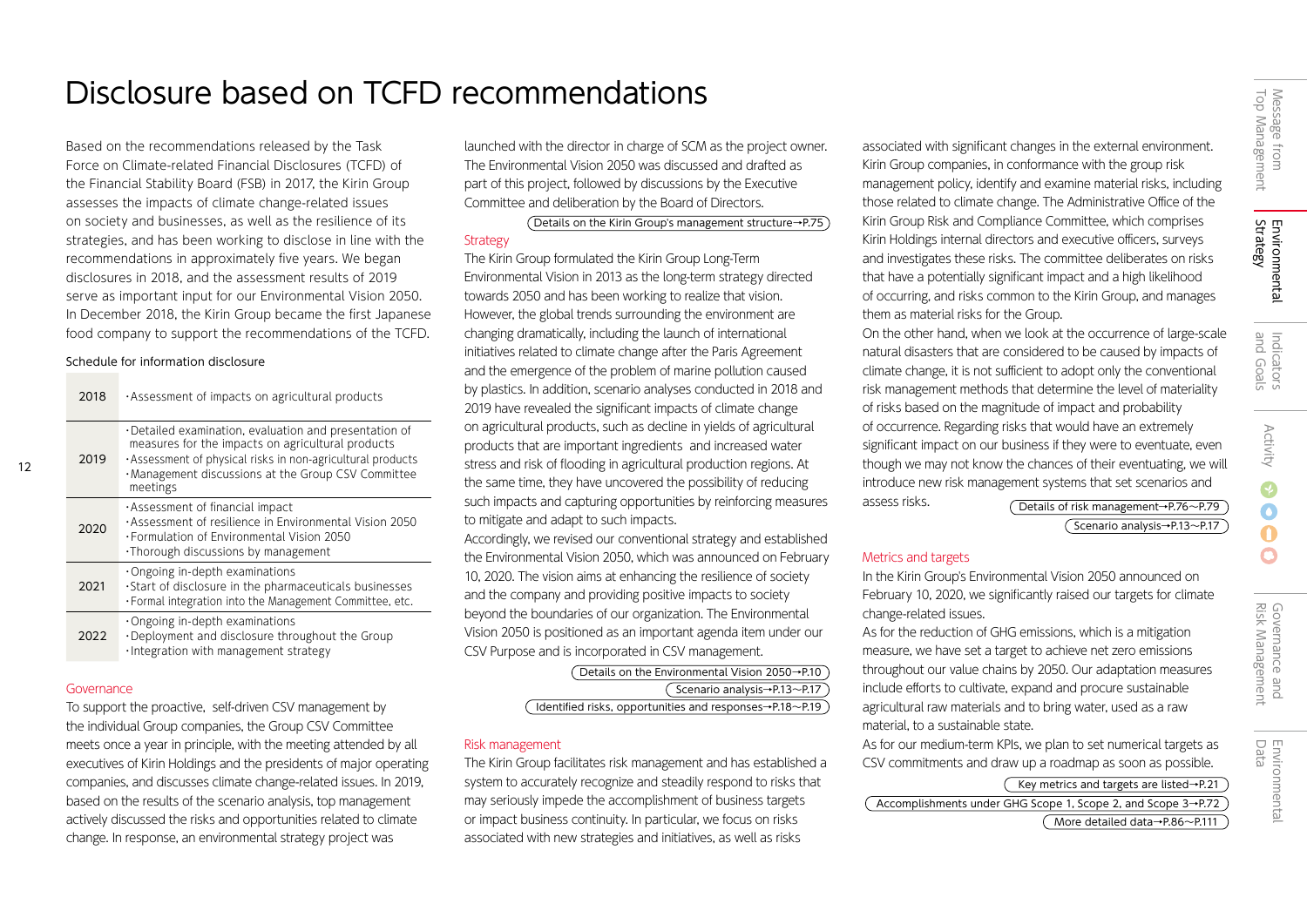### Scenario Analysis

The Kirin Group began studying the TCFD final recommendations immediately after they were announced in 2017. In late June 2018, we promptly disclosed the trials, including the results of our scenario analysis, in accordance with the TCFD recommendations in the Kirin Group Environmental Report 2018. We have since been continuously striving to ensure that our disclosure complies with the recommendations.

### **Results of the 2018 analysis**

13

In 2018, we adopted the IPCC's Representation Concentration Pathways (RCP) as the main pathways, supplemented by the IPCC's Shared Socioeconomic Pathways (SSP), to develop three Group Scenarios and analyzed the impact of climate change on agricultural products that are important ingredients for the Group's businesses. As a result, we determined anew the potential for climate change to have a major impact on agricultural products.

In July 2018, immediately after the disclosure of trials, the 2018 West Japan Torrential Rain Disaster happened, causing extensive damage in the western region of Japan and disrupting the railway networks. As a result, Kirin Beverage, which had been actively pursuing the modal shift to reduce GHG emissions and address the shortage of truck drivers, experienced a

significant impact on product delivery, which was also in the peak period. In September 2018, Kirin Brewery Hokkaido Chitose Plant suspended operations due to a blackout (total power failure) caused by the Hokkaido Eastern Iburi Earthquake. It was also in 2018 that the marine plastic problem attracted close attention.

Although the risks associated with such events had been recognized even under conventional risk management, they were judged to have a large impact but a low probability of occurrence, and while measures were taken in part to reduce such risks, most of them were treated as risks to hold. The emergence of a number of natural disasters and environmental problems in 2018 prompted us to once again recognize the effectiveness of the new risk management system, which sets up scenarios and assesses risks that are unlikely to occur but would have an enormous impact on our business should they occur. Taking advantage of the experience of the 2018 West Japan Torrential Rain Disaster, the Kirin Group immediately established a manual to follow in the advent of a similar disaster and put it into use. This has helped us avoid a major impact from Typhoon Faxai (Reiwa 1 Boso Peninsula Typhoon) and Typhoon Hagibis (Reiwa 1 East Japan Typhoon) in October 2019.

### **Results of the 2019 analysis**

In recognition of the effectiveness of scenario analysis, in 2019 we conducted a more detailed analysis with the aim of assessing the resilience of our long-term strategy, the Kirin Group Long-Term Environmental Vision, formulated in 2013.

Specifically, we studied more than 25 research papers and analyzed the impact of climate

#### **II** Impact of climate change on major agricultural product yields/land suitable for cultivation

| Agricultural | Kirin Group Scenario3: 4°C, unwanted world, 2050                                                                                          |                                                                                                                                                                                                                                                                                                            |                                                                                                                                                                                                                                                                                                                                                                                   |                                                                                                                                                                        |  |  |  |  |  |  |
|--------------|-------------------------------------------------------------------------------------------------------------------------------------------|------------------------------------------------------------------------------------------------------------------------------------------------------------------------------------------------------------------------------------------------------------------------------------------------------------|-----------------------------------------------------------------------------------------------------------------------------------------------------------------------------------------------------------------------------------------------------------------------------------------------------------------------------------------------------------------------------------|------------------------------------------------------------------------------------------------------------------------------------------------------------------------|--|--|--|--|--|--|
| products     | <b>United States</b>                                                                                                                      | Asia                                                                                                                                                                                                                                                                                                       | Europe/Africa                                                                                                                                                                                                                                                                                                                                                                     | Oceania                                                                                                                                                                |  |  |  |  |  |  |
| Barley       |                                                                                                                                           | <b>West Asia</b><br>Yield▲/+<br>South Korea<br>Yield+                                                                                                                                                                                                                                                      | Finland Spring wheat vield<br>Mediterranean coast<br>(West) yield▲, (East) yield+<br>France Winter barley and spring<br>barley: Both yields▲                                                                                                                                                                                                                                      | <b>Western Australia</b><br>Yield▲▲                                                                                                                                    |  |  |  |  |  |  |
| Hops         |                                                                                                                                           |                                                                                                                                                                                                                                                                                                            | Czech Republic YieldA                                                                                                                                                                                                                                                                                                                                                             |                                                                                                                                                                        |  |  |  |  |  |  |
| Black tea    |                                                                                                                                           | Sri Lanka<br>Yields down in lowlands<br>Little impact of temperature rise in highlands<br>India (Assam region)<br>For each 1° C temperature rise<br>above average temperature of<br>28° C, yields down 3.8%<br>India (Darjeeling region)<br>Yield▲▲~▲▲▲(Sources from tea<br>industry, not academic papers) | Kenva<br>Rise in altitude of suitable cultivation land Major<br>contraction of suitable cultivating land in<br>Nandhi region and western Kenya Kenyan mountain<br>regions will remain suitable for cultivation<br>Malawi<br>Chitipa district: Suitable land▲▲▲<br>Nkhata Bay district: Suitable land▲▲▲<br>Mulanie district: Suitable land+++<br>Thyolo district: Suitable land++ |                                                                                                                                                                        |  |  |  |  |  |  |
| Wine grapes  | <b>United States (California)</b><br>Suitable land: ▲▲▲<br>Northwestern United States<br>Suitable land: +++<br>Chile<br>Suitable land: ▲▲ | Japan (Hokkaido)<br>Expansion of suitable land<br>Enable cultivation of Pinot Noir<br>Japan (Central Honshu)<br>Suitable land expanded on the<br>one hand, but high-temperature<br>damage also caused                                                                                                      | Northern Europe Suitable land: +++<br>Mediterranean coast<br>Suitable land: ▲▲▲<br>Spain Production volumes Ato AA<br>Western Cape, South Africa<br>Suitable land: ▲▲▲                                                                                                                                                                                                            | New Zealand Suitable land: +++<br>Southern coastal regions of Australia<br>Suitable land: ▲▲▲<br>Outside southern coastal<br>regions of Australia<br>Suitable land: ▲▲ |  |  |  |  |  |  |
| Coffee beans | <b>Brazil</b><br>Suitable land for Arabica: AAA<br>Suitable land for Robusta: ▲▲▲                                                         | Southeast Asia<br>Suitable land for Arabica: AAA<br>Suitable land for Robusta: ▲▲▲                                                                                                                                                                                                                         | <b>East Africa</b><br>Suitable land for Arabica: AA<br>Suitable land for Robusta: ▲▲                                                                                                                                                                                                                                                                                              |                                                                                                                                                                        |  |  |  |  |  |  |
| Corn         | Southwestern United States Yield AA<br>United States (lowa in mid-West)<br>Yield ▲~▲▲<br>Brazil, Argentine Yield A~AA                     | China<br>Yield ▲▲                                                                                                                                                                                                                                                                                          |                                                                                                                                                                                                                                                                                                                                                                                   |                                                                                                                                                                        |  |  |  |  |  |  |

Legend: Negative/positive impact of less than 10% ▲/+ From 10% to less than 50% ▲▲/++ 50% or more ▲▲▲/+++

**2** Disruption of railway networks due to the West Japan Torrential Rain Disaster in July 2018

#### **8** Assessment of impact of carbon pricing (Excerpt from the 2019 disclosure)



In event of inaction on medium-term GHG emission reduction target of 30% by 2030 Kirin Group Scenario 3 Kirin Group Scena

| Estimate cost                      | 2040  | 2040  |
|------------------------------------|-------|-------|
| of impact<br>(unit: 1 million JPY) | 1.604 | 8.921 |

In event of achievement of medium-term GHG emission reduction target of 30% by 2030

|                                    | Kirin Group Scenario 3 | Kirin Group Scenario |
|------------------------------------|------------------------|----------------------|
| Estimate cost                      | 2040                   | 2040                 |
| of impact<br>(unit: 1 million JPY) | 766                    | 4.264                |

Kirin Group Scenario1:2℃, sustainable deveropment Kirin Group Scenario1:4℃, unwanted world \*Calculated by multiplying assumed CO2 emissions for 2040 by carbon price forecasts.

**4** Assessment of resilience against climate change impacts

#### Assessment of water risk associated with agricultural yields/production regions

Brewing technologies that do not rely on barley in categories, such as happo-shu (low-malt beer) and new genres, enables the deployment of products using alternative sugars for barley in other countries and regions.

In the event that agricultural breeds that can adapt to climate change are developed, our mass plant propagation technologies can contribute to speedy expansion of acreage.

The insights gained through the activities to support farms obtain sustainability certification can be deployed for other crops. Use of insights on diversified procurement from multiple agricultural production countries and regions.

#### Assessment of water risk in domestic production sites and logistics routes

Rapid restructuring of logistics system based on lessons learned from the 2018 West Japan Torrential Rain Disaster. No major impact from Typhoon Faxai and Typhoon Hagibis.

#### Assessment of impact of carbon pricing on electricity prices

Impact can be reduced by achieving GHG reduction targets.

 $\mathbf \Omega$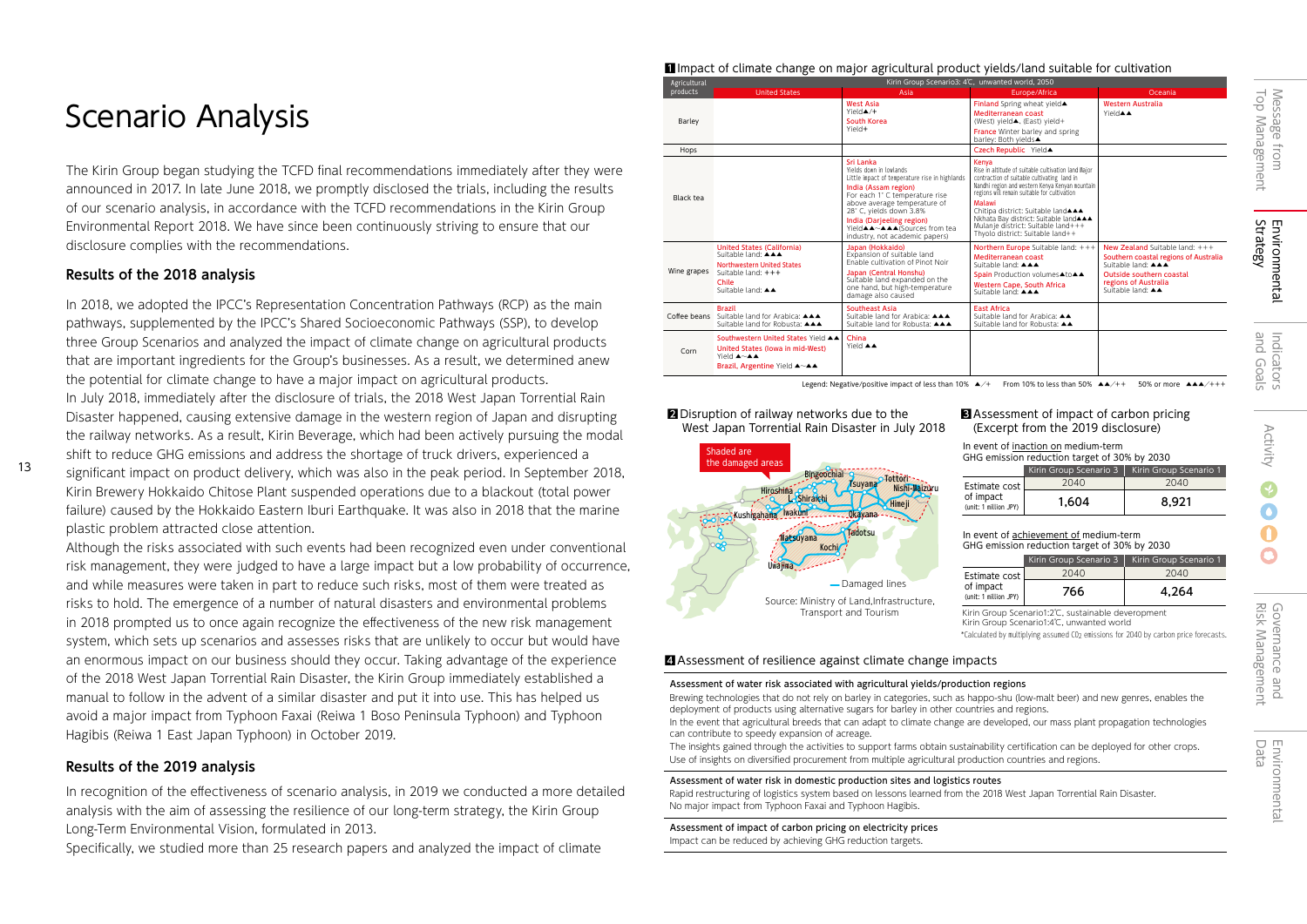$\Omega$  $\mathbf C$ 

Governance and<br>Risk Management Risk Management Governance and

change in the main individual supplier countries in 2050 and 2100, based on Group Scenario 1 (2°C scenario, SSP1, sustainable development) and Group Scenario 3 (4°C scenario, SSP3, unwanted world) that were developed in 2018.

In addition, we examined water stress and water risks in agricultural production regions, identified water risks in production and distribution sites, and evaluated the impact of carbon pricing. The previous page provides an excerpt of these initiatives. Please refer to the Kirin Group Environmental Report 2019 pages 14 to 16 for further results of our analysis. The scenario analysis has further clarified the significant impacts on agricultural products and water resources, but it also reveals the potential to reduce these impacts and capture opportunities by reinforcing measures to mitigate and adapt to climate change. The results of this analysis provide important input into our new vision, the Kirin Group's Environmental Vision 2050, announced on February 10, 2020, which is aimed at enhancing the resilience of society and the company.

### **Results of the 2020 analysis**

We estimated the financial impact based on the results of analyses in 2018 and 2019. Please note that the results of these estimations are based on the conditions of the scenarios developed to visualize the impacts on society and businesses. We performed calculations also on the marine plastic problem, although it is not a climate change issue.

#### 14 Negative impact

As for the impact of decline in agricultural yields, we estimated the cost impact associated with barley, hops, black tea leaves, and wine grapes, which are important ingredients for alcoholic and non-alcoholic beverages businesses in Japan, based on the calculation conditions disclosed in published papers.

We found that the cost impact of raw materials was approximately 7 times greater in Group Scenario 3 (4℃ scenario) compared with that in Group Scenario 1 (2℃ scenario, SSP1, sustainable development). The results of the trial calculations show that in order to mitigate the financial impact of decline in agricultural yields, it is necessary to also take measures to mitigate the temperature rise at a high level.

In calculating estimates on water risks and water stresses associated with natural disasters, as well as on the impacts of infectious diseases on operations and logistics, since there is a lack of appropriate insights, we made assumptions based on past cases and other factors for each scenario and estimated the impact should such assumptions become a reality.

Regarding water risk, we performed calculations in Group Scenario 3 (4℃ scenario) based on the assumption that damage equivalent to that of Kirin Brewery Sendai Plant, which was affected by the Great East Japan Earthquake, would occur. As for the impact of flooding on modal shift, we estimated based on the assumption that damage due to modal shift caused by flooding would occur in the same way as in the past under the same scenario. The impact of infectious diseases on operations was estimated based on the assumption that the brewery would cease production at its peak under the same scenario.

Impact of water stress was estimated based on the assumption that plants with high water stress in Australia would cease operations at their peak.

Since there is a lack of appropriate insights about the difference in the degree of impact in Group Scenario 1 (2℃ scenario) and Group Scenario 3, we performed calculations based on the assumption that the impact in Group Scenario 1 would be about one-third of that in Group Scenario 3.

In addition, Graph 6 (page 15) shows the impact of carbon pricing estimated in 2019, and the results of estimating the external cost of the problem of ocean plastics based on the share in the domestic soft drinks market based on published papers.

The vertical axis shows the magnitude of difficulty for society and businesses to return to their original state when a risk occurs, the horizontal axis shows the magnitude of the negative impact on society, and the size of the circle reflects the approximate magnitude of the financial impact on the Kirin Group. As a result of the calculations, the cost impact was approximately 1 to 8% of operating revenues. However, the impact on the decline in agricultural yields is greater because it continues to be affected. Regarding the impact of the spread of infectious diseases due to climate change, we expect that depending on the outcomes of the impact of COVID-19 spreading in 2020, there will be a need to change the calculation method.

### Positive impact

As for opportunities due to climate change, we performed calculations regarding "impact of

### 5Increase rate of population at risk under Kirin Group Scenario 3 (4℃ scenario) in 2050

| <b>Item</b>                                                                   | Malaria                                                                                                                                                                                                                                                                                                                                            |       | Dengue fever                                                                                                                                                                                                                                                                                                                                                                                                                                                                       |                  |  |  |  |
|-------------------------------------------------------------------------------|----------------------------------------------------------------------------------------------------------------------------------------------------------------------------------------------------------------------------------------------------------------------------------------------------------------------------------------------------|-------|------------------------------------------------------------------------------------------------------------------------------------------------------------------------------------------------------------------------------------------------------------------------------------------------------------------------------------------------------------------------------------------------------------------------------------------------------------------------------------|------------------|--|--|--|
| Summary                                                                       | One of the three major infectious<br>diseases in the world along with<br>tuberculosis and AIDS. Main symptoms<br>are fever, anemia, and splenomegaly.                                                                                                                                                                                              |       | An acute febrile infection caused by<br>the dengue virus. Major symptoms<br>include fever, headache, muscle aches,<br>and skin rashes.                                                                                                                                                                                                                                                                                                                                             |                  |  |  |  |
| Occurrence status                                                             | Many infected people mainly in<br>subtropical and tropical regions. It has<br>been reported that approximately 220<br>million people worldwide are affected<br>annually, and an estimated 435,000<br>people die each year. The mosquito<br>vector, Anopheles mosquito, is also<br>found in Japan. Cases of onset have<br>also been noted in Japan. |       | It is endemic throughout the tropics<br>and subtropics and has been reported<br>most commonly in Southeast Asia, South<br>Asia, and Central and South America,<br>but also in Africa, Australia, and South<br>Pacific islands. Cases of onset have<br>been noted even in Japan in recent<br>years. The main vector mosquito is<br>Aedes aegypti (not normally resident in<br>Japan), but it can also be transmitted<br>by Aedes albopictus, which lives in the<br>south of Honshu. |                  |  |  |  |
| Analysis results<br>Rate of increase in population at<br>risk from present *1 | Climate change<br>Only climate<br>+ GDP taken into<br>change taken into<br>consideration<br>consideration                                                                                                                                                                                                                                          |       | Aedes aegypti                                                                                                                                                                                                                                                                                                                                                                                                                                                                      | Aedes albopictus |  |  |  |
| Asia Pacific high income countries *2                                         | $-4.0%$                                                                                                                                                                                                                                                                                                                                            | 4.0%  | 0.4%                                                                                                                                                                                                                                                                                                                                                                                                                                                                               | $-1.2%$          |  |  |  |
| Southeast Asia *3                                                             | $-76.8%$                                                                                                                                                                                                                                                                                                                                           | 73.2% | 0.4%                                                                                                                                                                                                                                                                                                                                                                                                                                                                               | $-1.1%$          |  |  |  |
| Australia                                                                     | $-50.0%$                                                                                                                                                                                                                                                                                                                                           | 0.0%  | 51.9%<br>27.1%                                                                                                                                                                                                                                                                                                                                                                                                                                                                     |                  |  |  |  |

\*1 The data represents the rate of increase for malaria in the number of people at risk in 2050 from the base years (1961 to 1990), and for the rate of increase for dengue fever in the number of people at risk in 2050 from the present. Both calculated at 4°C.

\*2 Japan, Korea, Singapore, Brunei

\*3 ASEAN countries, Myanmar, Vietnam, etc.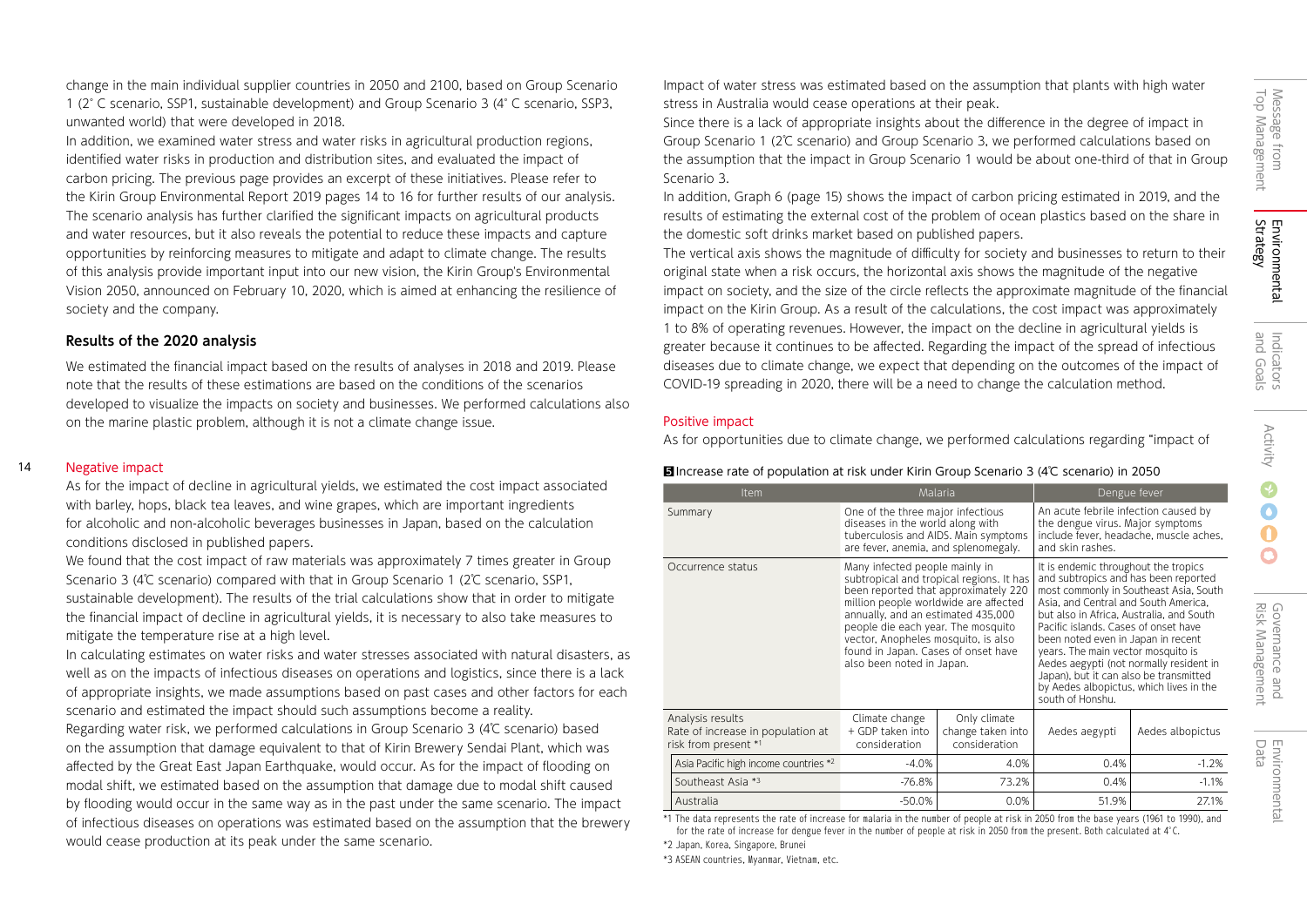infectious diseases," "impact of heat stroke" and "cost reduction through investment in energy conservation and renewable energy."

The effects of infectious diseases and heat stroke caused by climate change may lead to expanding the market for plasma lactic acid bacteria (Lactococcus lactis strain Plasma), which directly activates plasmacytoid dendritic cells that act like the "commander-in-chief" of the immune system, and "Kirin Sekai-no-Kitchen-Kara SALTY LITCHI" a heat stroke prevention product.

Table 5 shows the results of an analysis of the impact of infectious diseases performed based on the Scenario \*4 on WHO's health impacts of climate change.

We examined the effects of heat stroke based on the National Institute for Environmental Studies' climate change observations and predictions data \*5. According to the RCP 8.5 scenario (equivalent to Group Scenario 3, 4℃ scenario), the number of heat-related excess deaths in Japan between 2080 and 2100 is estimated to be nearly 4 to 10 times or more than in the base period of 1981 to 2000. In this estimation process, we calculated the number of persons taken to hospital by ambulance in Japan due to heat stroke, which is considered to be highly correlated to temperature.

In the RCP 8.5 scenario for 2050, the number of heat stroke sufferers taken to hospital by ambulance is expected to be approximately 2 to 4 times higher than that in the base

15

years (1981 to 2000). Assuming, based on these results, under the Kirin Group's Scenario 3 (4℃ scenario) that the market for heat stroke preventing non-alcoholic beverages would correlate accordingly, we estimated that the domestic market would expand by approximately 94.0 billion to 188.0 billion yen.

Regarding cost reduction through investment in energy conservation and renewable energy, we reflected the energy cost reduction of 1 billion yen-level disclosed in the news release dated June 25, 2019, on acceleration of efforts to reduce GHG emissions, promote further energy conservation, and shift energy to electricity, in our result.

Graph 7 shows these results. The vertical axis shows the degree of contribution to increasing the resilience of society, the horizontal axis shows the size of positive impact on society, including customers and local communities, and the size of the circle reflects the approximate magnitude of the financial impact on the Kirin Group.

\*4 World Health Organization (2014) Quantitative risk assessment of the effects of climate change on selected causes of death, 2030s and 2050s. https://apps.who.int/iris/handle/10665/134014 \*5 S-8 Comprehensive Research on Impact Assessment and Adaptation for Climate Change 2014 Report https://www.nies.go.jp/s8\_project/scenariodata2.html#no3

#### **6** Negative impact on businesses 7 Potential to capture business opportunities



 $\bigcap$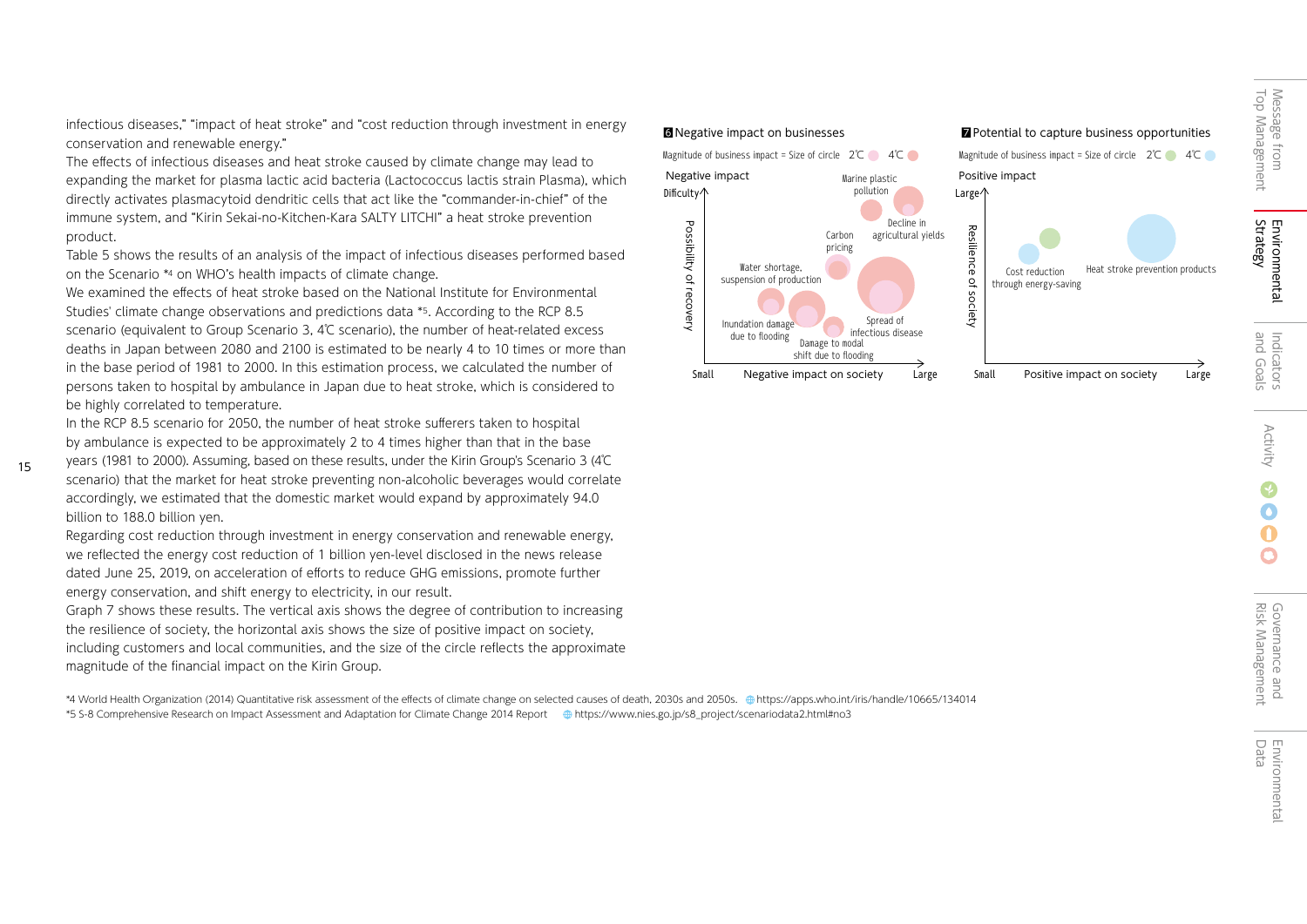# Environmental<br>Strategy Environmental

Indicators<br>and Goals and Goals Indicators Activity

 $\mathbf \Omega$ 

### **Assessment of resilience in our long-term environmental strategy**

Based on the scenario analysis described above, we conducted an assessment of resilience for our long-term strategy Kirin Group's Long-Term Environmental Vision announced in 2013, and the results are reflected in the Kirin Group's Environmental Vision 2050 announced in 2020.

### Biological resources

16

In the Kirin Group's Long-Term Environmental Vision announced in 2013, we defined the goal to be achieved in 2050 as "Make sustainable use of biological resources." In our CSV Commitment, we continued to work on supporting Sri Lanka tea farms to obtain the Rainforest Alliance certification on top of responding to FSC and RSPO.

The results of the scenario analyses conducted in 2018 and 2019 predicted significant reductions in barley and hop yields in both Group Scenario 1 and Group Scenario 3. As for wine grapes, while some production regions are expected to see a significant decline in agricultural yields, there are new areas where a yield increase is expected. We found that there is a possibility of black tea leaves also being affected. The expected increase in procurement costs due to changes in the yields of these major raw materials came out to be about 5% in Scenario 1 and over 30% in Scenario 3. However, if global warming continues, it will be difficult to recover the condition.

We believe that our mass plant propagation technology in addition to our accomplishments and brewing technologies that do not rely on barley and use alternative sugars in categories

and new genres will be a major strength for the Kirin Group. This technology has the potential to contribute to the expansion of cropping areas in a short period of time if agricultural breeds resistant to global warming are developed. Moreover, our support for farms to obtain sustainability certification, which we have been promoting in Sri Lanka since 2013, is characterized by the fact that it aims to improve the sustainability of agricultural production areas from where we procure raw materials on the whole through support for farms to acquire the certification. Considering that the impact of global warming will lead to a decrease in agricultural yields in the entire production area, we can say that this is an initiative

such as happo-shu (low-malt beer)

**2** Social impact of supporting the acquisition of Rainforest Alliance certification





This farm began training in 2013 and acquired the certification in 2014.

that enhances the resilience of society and the company, compared with activities that merely procure certified products.

Figure 9 shows the social impact estimated for a certain farm that acquired the Rainforest Alliance certification in Sri Lanka. This farm began training in 2013 and acquired the certification in 2014. We can see from the graph that, along with the acquisition of certification, the profit per unit of tea leaf weight and the salaries of farm workers increase, while the morbidity rate of farm workers decreases. While this is data from the specific farm, it shows that support for acquiring the certification has positive financial and social impacts on the farms and their workers, making raw material production areas more sustainable. As a result, it was confirmed that the initiatives under our Long-Term Environmental Vision demonstrate a certain level of resilience. At the same time, we have determined that in order to further enhance resilience and bring about a positive impact on society, we need to strategically work on our initiatives by also incorporating into our vision such activities as contributions by leveraging our strength in mass plant propagation technologies, efforts to reduce food waste, which is our KPI added after the announcement of the Long-Term Environmental Vision, and our support for farms to obtain sustainability certification that contributes not only to enabling the Kirin Group to secure sustainable procurement but also to giving a positive social impact to agricultural production regions. These activities are reflected in our targets: "Cultivate, expand and procure sustainable agricultural raw materials" and "Stand by the side of farmers to make raw material production areas sustainable" under the Environmental Vision 2050. For FSC→P.29、P.47

Information on RSPO→P.29 Information on Sri Lankan tea farms→P.32 Information on mass plant propagation technologies→P.28

### Water resources

In the Kirin Group's Long-Term Environmental Vision announced in 2013, we set our goal for 2050 as "We make sustainable use of water together with our communities," and have implemented various examinations and initiatives toward achieving this goal. In an effort to identify the water risk to production sites, we conducted detailed surveys on three elements - water stress, water risk, and water pollution - based on WRI Aqueduct and other tools and information released by the government twice in 2014 and 2017. The results of these surveys showed that while there was no significant water stress in Japan and Myanmar, serious water shortages would continue into the future in Australia. Furthermore, in the scenario analysis performed in 2019, assessments were made around 2040 based on Group Scenario 3. As a result, we found that water stress and water risk would rise in many ingredient agricultural production regions.

In Japan, we have been pioneering the initiative and leading the industry in carrying out Water Source Forestation Activities in the basin regions of our production sites since 1999. At the same time, our breweries have managed to reduce water consumption rates by nearly 50% (compared to 1990 levels). Also, in Australia, we have been reducing water consumption by a remarkably high rate.

Furthermore, as a measure to deal with water resources in agricultural production areas,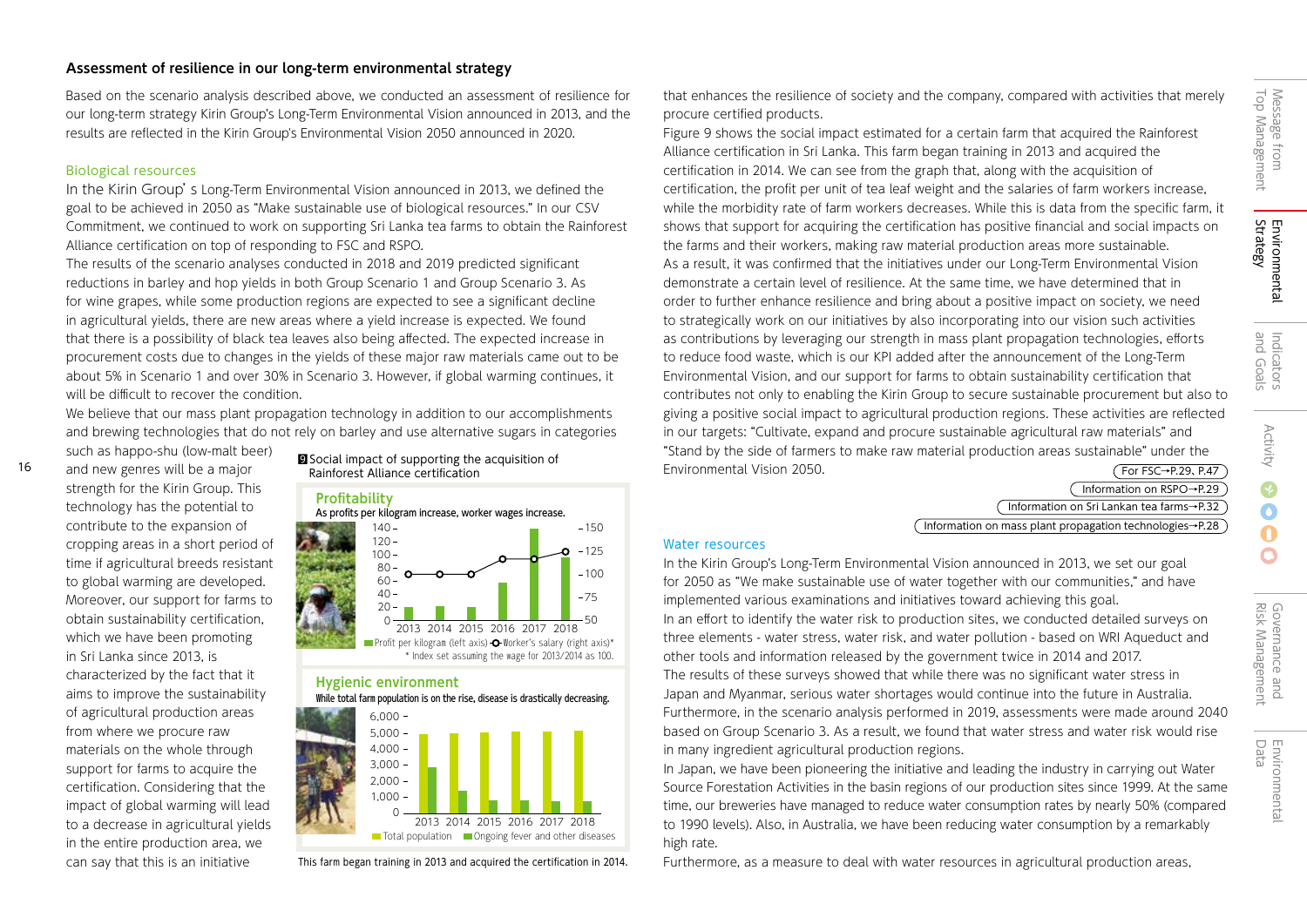Environmental<br>Strategy Environmental

Governance and<br>Risk Management Risk Management Governance and

■<sup>10</sup> Water stress in major agricultural production regions (2040, equivalent to Kirin Group Scenario 3)



source:World Resources Institute

we launched an initiative in Sri Lanka in 2018 with the aim of protecting water sources on tea farms in five locations. We have also been running an education program to teach the approximately 15,000 residents living in the vicinity of these water sources about the importance of water and why we need to protect them.

On the other hand, Australia faced serious water shortages in various parts of the country in 2018 and 2019. In Japan, the country's logistics networks were significantly affected by the 2018 West Japan Torrential Rain Disaster. Also in Sri Lanka, which is a production region for tea leaves, record rainfall in 2017 caused landslides and massive flooding in urban areas, killing a number of people. Some tea farms from which we procure tea leaves also suffered serious damage. Natural disasters such as drought and heavy rain, which are considered to be caused by climate change, are becoming more common all over the country.

Given these circumstances, we have determined that, in order to further increase resilience, we must work on our initiatives in a strategic manner by also incorporating more concrete initiatives, such as our measures to reduce the impact of natural disasters on the logistics networks and our efforts to conserve water resources in raw material production regions, in our vision. These efforts are reflected in our goals of "Bring water, used as a raw material, to a sustainable state" and "Solve problems with water in a way that suits the characteristics of basin regions where our business bases are located" under the Environmental Vision 2050.

| Information on assessment of water risks $\rightarrow$ P.41                      |
|----------------------------------------------------------------------------------|
| (Information on Water Source Forestation Activities→P.38                         |
| Information on water source conservation activities in Sri Lankan tea farms→P.42 |
|                                                                                  |

Climate change

In the Kirin Group's Long-Term Environmental Vision announced in 2013, we stated, "We keep

the  $CO<sub>2</sub>$  emissions of the value chain within the Earth's natural  $CO<sub>2</sub>$  absorption ability in cooperation with all the people associated with our value chain," and set our KPI to reduce the GHG emissions from the entire value chain by half from the 1990 level by 2050. In the CSV Commitment, the Kirin Group set reduction targets (GHG emission reduction of 30% compared to 2015 levels for combined Scope 1 and Scope 2 emissions and the same 30% reduction for Scope 3 emissions by 2030) that were the first targets by a Japanese food producer to be approved by the Science Based Targets initiative (SBTi), and our operating companies have been steadily reducing GHG emissions to achieve the targets.

Scenario analyses in 2018 and 2019 have revealed that climate change has a significant impact on biological and water resources and a negative financial impact on the Kirin Group. As global warming progresses it will be difficult to restore temperatures and the impact will continue. It is necessary not only to reduce the financial impact through "adaptation" measures for biological and water resources, but also to actively contribute to "mitigation." On the other hand, findings from the scenario analysis in 2020 have indicated that we can anticipate future cost reductions by investing in renewable energy and expansion of businesses related to health foods that can help to prevent infectious diseases and heat stroke caused by climate change.

Based on the above, we have concluded that in order to contribute to mitigating global warming, it is necessary to set even more raised targets and implement measures to reduce GHG emissions, and that we need to lead to build a decarbonized society in order to expand the potential of business opportunities in response to climate change and to ensure the trust of society and customers in the Kirin Group.

These initiatives are reflected in our goals of "Realize Net-Zero GHG emission from the entire value chain" and "Lead to build a decarbonized society" in the Environmental Vision 2050.

In the scenario analysis conducted last year, we confirmed that our goals, targets, and directions for initiatives set under the conventional Long-Term Environmental Vision are effective and have a certain level of resilience. However, the circumstances surrounding the environment, such as climate change and the marine plastic problem, have changed significantly since the time we established the Long-Term Environmental Vision and the areas in which we must exercise corporate responsibility have also expanded significantly. The results of the scenario analysis also show that issues faced by society and businesses are interrelated in a complex manner, and that it is necessary to aim for the sustainability of both society and businesses by transcending the simple dichotomy between the environment and economy.

Against this backdrop, in 2020 we formulated the Environmental Vision 2050 in a way that considerably raises our targets from our previous long-term strategy. We believe that our efforts to realize our Environmental Vision 2050 will enable us to minimize the risks and financial impacts identified in the scenario analysis, enhance resilience by having a positive impact on society and businesses, and develop our businesses in a sustainable manner. Specific performance metrics will be set in the CSV Commitment going forward.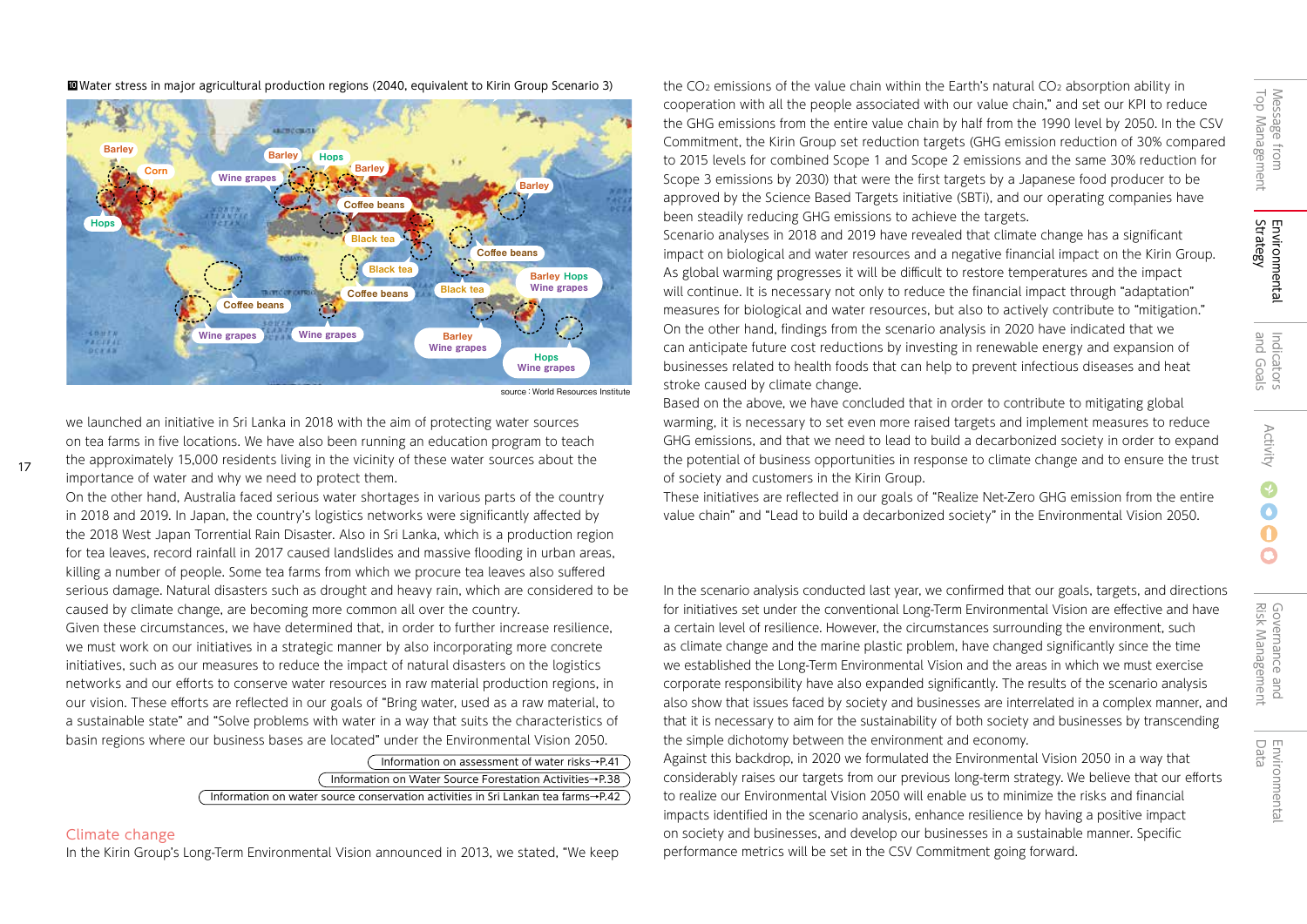Identification of risks and opportunities and opportunities related to material environmental issues that are believed to affect the Kirin Group's business and the strategies for addressing them are as follows. We have ass business and the strategies for addressing them are as follows. We have assumed short-term (within three years), medium-term (until 2030), and long-term (until 2050) periods in which these risks and opportunities will manifest.

| Theme             | Scenario                                                                                                            | Major risks                                                                                                                                                                     |                        | Time period                 | <b>Negative</b><br>impact <u>on</u><br>society | Negative | Possibility<br>impact on   of difficulty<br>businesses in recovery                                     | Major opportunities                                                                                                                                                                                                                                                                                                                                                                                                                                            | S                                                 | Time period    |                                     | Resilience<br>of society | Positive<br>impact on<br>businesses | <b>Positive</b><br>mpact on<br>customers      | Strategies for<br>addressing risks<br>and opportunities                               | $\varpi$<br>trom<br><b>Igement</b> |  |
|-------------------|---------------------------------------------------------------------------------------------------------------------|---------------------------------------------------------------------------------------------------------------------------------------------------------------------------------|------------------------|-----------------------------|------------------------------------------------|----------|--------------------------------------------------------------------------------------------------------|----------------------------------------------------------------------------------------------------------------------------------------------------------------------------------------------------------------------------------------------------------------------------------------------------------------------------------------------------------------------------------------------------------------------------------------------------------------|---------------------------------------------------|----------------|-------------------------------------|--------------------------|-------------------------------------|-----------------------------------------------|---------------------------------------------------------------------------------------|------------------------------------|--|
| <u>Biological</u> | Decrease in yields of main<br>ingredient agricultural products<br>in the 2°C/4℃ scenarios                           | Agricultural products: price hike,<br>quality deterioration, concerns about<br>stable supply, and transferring opti-<br>mal production regions                                  | $\bullet$              | M<br>$\bullet$<br>$\bullet$ | 111                                            | $+1$     | 111                                                                                                    | Securing of stable supply/Differentiation/Improvement of reputation through<br>Kirin's original mass plant propagation technologies<br>Brewing technology using alternative sugars that does not rely on barley<br>Stable supply/Strengthening relationships with agricultural production regions<br>by supporting the acquisition of sustainable farm certification/Improvement of<br>reputation through Kirin's original mass plant propagation technologies | $\bullet\bullet$<br>$\bullet\bullet$<br>$\bullet$ | M<br>$\bullet$ | $\bullet$<br>$\bullet$<br>$\bullet$ | 111<br><b>111</b><br>T T | 1 1 1<br><b>111</b><br><b>11</b>    | and society<br>111<br><b>11</b><br>$\uparrow$ | Cultivate, expand<br>and procure sustain-                                             |                                    |  |
|                   | Regulations on the use of petro-<br>leum-based fertilizers/chemical<br>pesticides                                   | Agricultural products: poor growth,<br>quality deterioration, pest spread,<br>and price hike, concerns about sta-<br>ble supply, and transferring optimal<br>production regions |                        | $\bullet$<br>$\bullet$      | 111                                            | $+1$     | 111                                                                                                    | Stable supply/Cost reduction by providing appropriate guidance on the use<br>of fertilizers and pesticides through the support for acquiring sustainable farm<br>certification / Strengthening relationships with agricultural production regions<br>by supporting the acquisition of sustainable farm certification/Quality improvement                                                                                                                       | $\bullet\bullet$                                  |                | $\bullet$                           | <b>11</b>                | <b>11</b>                           | $+1$                                          | able agricultural raw<br>materials<br>Stand by the side of<br>farmers to make raw     | Environmental<br>Strategy          |  |
|                   | Decrease in domestic farmers/<br>expansion of idle lands                                                            | Difficulty in supplying unique agricul-<br>tural ingredients (hops, grapes for<br>Japan Wine)                                                                                   | $\bullet$<br>$\bullet$ |                             | $\mathbf{r}$                                   | $+1$     | 111                                                                                                    | Community revitalization by promoting environmentally-friendly agriculture in<br>agricultural production regions / Stable supply                                                                                                                                                                                                                                                                                                                               | $\bullet$                                         | $\bullet$      |                                     | <b>111</b>               | $\uparrow$                          | <b>111</b>                                    | material production<br>areas sustainable                                              |                                    |  |
|                   | Interest in ecosystems/human<br>rights                                                                              | Reputation risk against procuring<br>agricultural products inconsiderate to<br>ecosystems/human rights                                                                          | $\bullet$<br>C         |                             | 111                                            | $+1$     | 111                                                                                                    | Anticipation for ethical consumption                                                                                                                                                                                                                                                                                                                                                                                                                           | $\bullet$                                         | $\bullet$      | $\bullet$                           | 1 1 1                    | 111                                 | <b>111</b>                                    |                                                                                       | Indicators<br>and Goals            |  |
|                   |                                                                                                                     | Suspension of manufacture due to wa-<br>ter shortage/decline in water quality                                                                                                   | n<br>c                 |                             | 111                                            | 111      | 111                                                                                                    | Cost reduction through water conservation                                                                                                                                                                                                                                                                                                                                                                                                                      |                                                   |                |                                     | <b>111</b>               | $\uparrow$                          | <b>111</b>                                    |                                                                                       |                                    |  |
|                   | Water stress at production sites                                                                                    | Reputation risk against water use<br>during droughts                                                                                                                            | $\bullet$<br>$\bullet$ |                             | 111                                            | 111      | $+1$                                                                                                   | Improvement of reputation for water conservation considerate to local<br>communities                                                                                                                                                                                                                                                                                                                                                                           | $\bullet$                                         | $\bullet$      | ●                                   | <b>111</b>               | <b>111</b>                          | <b>111</b>                                    |                                                                                       |                                    |  |
|                   | Water risk in domestic produc-                                                                                      | Suspension of manufacture and<br>transport due to floods, etc.                                                                                                                  |                        |                             |                                                |          |                                                                                                        | Continually improved BCP and execution capabilities                                                                                                                                                                                                                                                                                                                                                                                                            | $\bullet\bullet$                                  |                |                                     | 1 1 1                    | $\uparrow$                          | 1 T T                                         |                                                                                       |                                    |  |
|                   | tion sites/logistics sites/logis-<br>tics channels                                                                  |                                                                                                                                                                                 | $\bullet$              |                             | 111                                            | 111      | 111                                                                                                    | Increase in trust / Stable operation in the community through continuing Water<br>Source Forestation Activities and clean-up activities in basins                                                                                                                                                                                                                                                                                                              |                                                   |                |                                     | ተ ተ                      | <b>↑↑</b>                           | 1 1                                           | Bring water, used as                                                                  | <b>Activity</b>                    |  |
|                   | Water intake/drainage restric-<br>tions at production sites                                                         | Suspension of manufacture due to<br>water shortage/wastewater restriction                                                                                                       | $\bullet$<br>$\bullet$ |                             | 111                                            | 111      | 111                                                                                                    | Cost reduction through water conservation                                                                                                                                                                                                                                                                                                                                                                                                                      | $\bullet\bullet$                                  |                |                                     | <b>111</b>               | $\downarrow$                        | <b>111</b>                                    | a raw material, to a<br>sustainable state                                             |                                    |  |
|                   | Water risk/water stress in ingre-<br>dient agricultural production                                                  | Rise in prices of agricultural prod-                                                                                                                                            | $\bullet$              | $\bullet$<br>$\bullet$      | 111                                            | 111      | 111                                                                                                    | Stable supply through measures to conserve water resources in ingredient pro-<br>duction regions / Strengthening relationships with agricultural production regions<br>by supporting the acquisition of sustainable farm certification/Improvement of<br>reputation through Kirin's original mass plant propagation technologies                                                                                                                               |                                                   | $\bullet$      | ●                                   | <b>111</b>               | <b>↑↑</b>                           | <b>↑↑</b>                                     | Solve problems with<br>water in a way that<br>suits the charac-<br>teristics of basin |                                    |  |
|                   | regions                                                                                                             | ucts/concern about stable supply                                                                                                                                                |                        |                             |                                                |          |                                                                                                        | Stable supply through measures to conserve water resources in raw material<br>production areas / Strengthening relationships with agricultural production<br>regions by supporting the acquisition of sustainable farm certification/Improve-<br>ment of reputation through Kirin's original mass plant propagation technologies                                                                                                                               |                                                   | $\bullet$      | ●                                   | 1 T T                    | 1 ተ                                 | 1 ተ                                           | regions where our<br>business bases are<br>located                                    | $\mathbf 0$                        |  |
|                   | Water intake restrictions in<br>agricultural production regions                                                     | Poor growth/decline in quality of<br>agricultural products/rise in prices/<br>concern about stable supply                                                                       | $\bullet\bullet$       | $\bullet$                   | 111                                            | 111      | 111                                                                                                    | Stable supply through provision of water-saving agricultural technology in raw<br>material production areas/strengthening relationships with agricultural produc-<br>tion regions by supporting the acquisition of sustainable farm certification/<br>Improvement of reputation through Kirin's original mass plant propagation<br>technologies                                                                                                                | $\bullet\bullet$                                  |                | $\bullet$                           | 1 T T                    | ተ ተ                                 | 1 1                                           |                                                                                       |                                    |  |
|                   | Large price fluctuations in the<br>oil market under the 2°C/4°C<br>scenarios                                        | Concerns about supply of raw materi-<br>als for PET bottles                                                                                                                     |                        | $\bullet$                   | 111                                            | 111      | 111                                                                                                    | Stable procurement of plastic containers that are not affected by the oil mar-<br>ket by increasing the use of recycled resin                                                                                                                                                                                                                                                                                                                                  |                                                   | $\bullet$      | $\bullet$                           | 11 T                     | <b>111</b>                          | <b>111</b>                                    | Develop and dis-<br>seminate sustaina-                                                | Governance<br>Risk Manag           |  |
|                   | Deforestation in the 2°C/4°C<br>scenarios and inconsiderate ag-<br>riculture, forestry, and livestock<br>industries | Reputation risk/concerns about sta-<br>ble supply of raw materials for paper<br>containers and packaging                                                                        | $\bullet$              |                             | 111                                            | 111      | $+1$                                                                                                   | Stable supply of paper products with FSC certification/Anticipation for ethical<br>consumption                                                                                                                                                                                                                                                                                                                                                                 |                                                   |                | O                                   | 11 T                     | <b>111</b>                          | <b>111</b>                                    | ble containers and<br>packaging<br>Build a resource-re-                               | Manageme<br>$\mathbb{D}$           |  |
|                   |                                                                                                                     |                                                                                                                                                                                 |                        |                             |                                                |          | Stable procurement of plastic containers by increasing the use of recycled<br>resin and inedible resin |                                                                                                                                                                                                                                                                                                                                                                                                                                                                | $\bullet$                                         | $\bullet$      | <b>111</b>                          | <b>111</b>               | <b>11</b>                           | cycling system to<br>make containers and      | and                                                                                   |                                    |  |
|                   | Expansion of the marine plastic<br>problem/lack of resource circu-<br>lation system                                 | Reputation risk against PET bottles/<br>concerns about stable supply of<br>recycled resin                                                                                       | $\bullet$ io           |                             | 111                                            | 111      | $+1$                                                                                                   | Reduced use of container materials through our original light-weight packaging<br>technology/Cost reduction                                                                                                                                                                                                                                                                                                                                                    |                                                   | $\bullet$      | ●                                   | <b>111</b>               | <b>111</b>                          | $\uparrow$                                    | packaging sustaina-<br>ble                                                            |                                    |  |
|                   |                                                                                                                     |                                                                                                                                                                                 |                        |                             |                                                |          |                                                                                                        | Improvement of reputation for seriously addressing the marine plastic problem                                                                                                                                                                                                                                                                                                                                                                                  |                                                   | $\bullet$      |                                     | <b>111</b>               | <b>111</b>                          | <b>111</b>                                    |                                                                                       |                                    |  |
|                   | Widening of regulations on                                                                                          |                                                                                                                                                                                 |                        |                             |                                                |          |                                                                                                        | Cost reduction through early achievement of GHG reduction targets                                                                                                                                                                                                                                                                                                                                                                                              |                                                   | $\bullet$      | $\bullet$                           | <b>111</b>               | <b>111</b>                          | ተ ተ                                           |                                                                                       |                                    |  |
|                   | carbon pricing under the 2°C/<br>4°C scenarios                                                                      | Rise in fuel procurement costs                                                                                                                                                  | $\bullet$              |                             | ↓↓                                             | $+1$     | $+ +$                                                                                                  | Elimination of the impact of carbon pricing through energy transition from<br>natural gas and heavy oil to electricity or renewable energy                                                                                                                                                                                                                                                                                                                     |                                                   | $\bullet$      | $\bullet$                           | <b>111</b>               | 111                                 | <b>↑↑</b>                                     | Realize Net-Zero<br>GHG emission from                                                 |                                    |  |
|                   | Targets under the Paris Agree-<br>ment not achieved                                                                 | Various effects under the 4°C scenario<br>or beyond                                                                                                                             |                        | $\bullet$                   | 111                                            | 111      | 111                                                                                                    | Market expansion and sales expansion of non-alcoholic beverages, tablets, and<br>lactic acid bacteria products that help prevent infectious diseases and heat stroke                                                                                                                                                                                                                                                                                           |                                                   | $\bullet$      | $\bullet$                           | <b>111</b>               | 11 T                                | <b>11</b>                                     | the entire value<br>chain                                                             |                                    |  |
|                   | Increase in renewable energy<br>facilities                                                                          | Reputation risk against energy use<br>resulting from environmentally-incon-<br>siderate construction/operation of<br>renewable energy facilities                                |                        | $\bullet$                   | $+1$                                           | $+1$     | $+1$                                                                                                   | Improvement of reputation through ethical use of renewable energy                                                                                                                                                                                                                                                                                                                                                                                              | $\bullet\bullet$                                  |                | $\bullet$                           | 1 T T                    | 1 1 1                               | <b>111</b>                                    | Lead to build a de-<br>carbonized society                                             | Environmental<br>Data              |  |